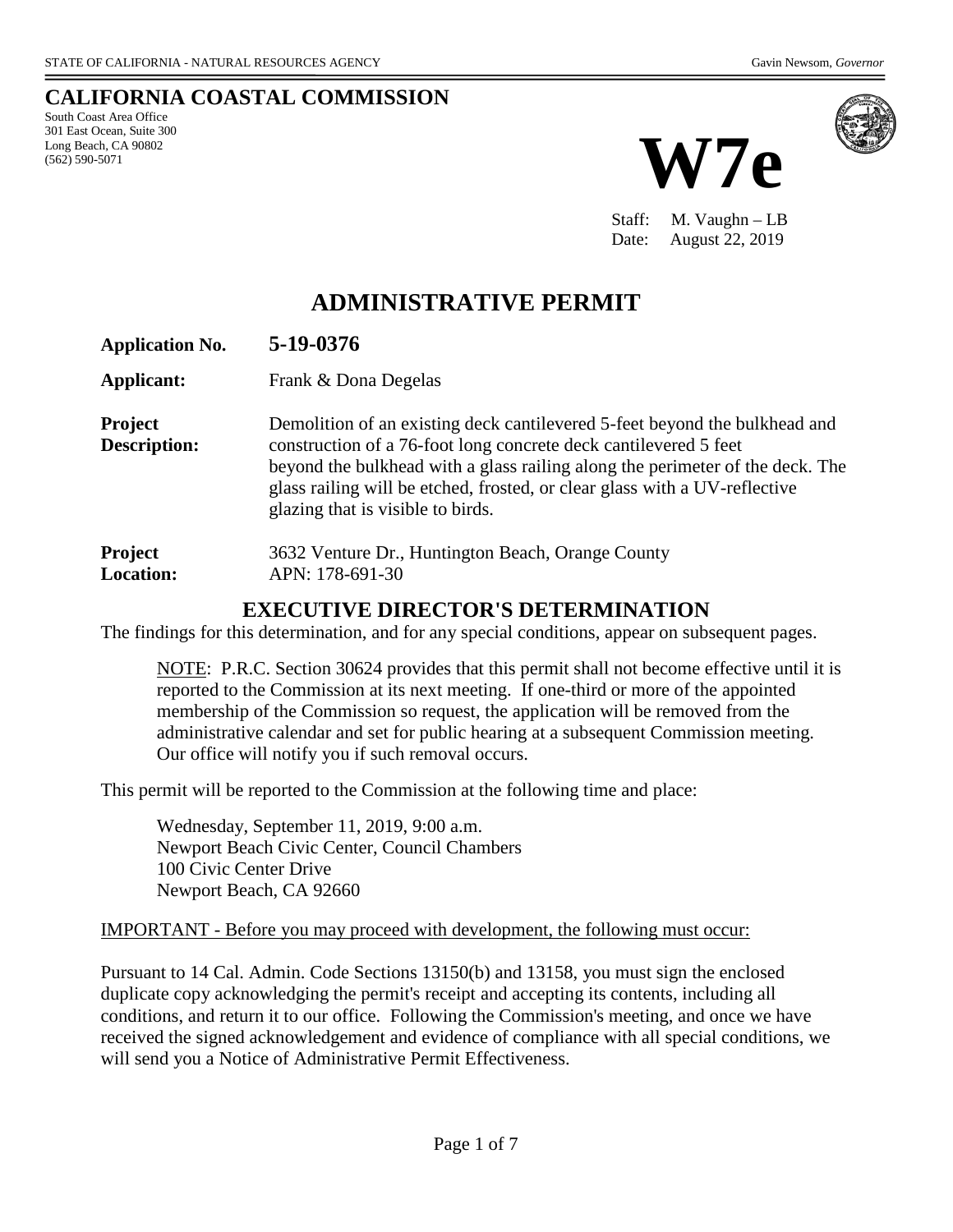#### **BEFORE YOU CAN OBTAIN ANY LOCAL PERMITS AND PROCEED WITH DEVELOPMENT, YOU MUST HAVE RECEIVED BOTH YOUR ADMINISTRATIVE PERMIT AND THE NOTICE OF PERMIT EFFECTIVENESS FROM THIS OFFICE.**

JOHN AINSWORTH Executive Director

By: Meg Vaughn Coastal Program Analyst

# **STANDARD CONDITIONS**

This permit is granted subject to the following standard conditions:

- 1. **Notice of Receipt and Acknowledgment.** The permit is not valid and development shall not commence until a copy of the permit, signed by the permittee or authorized agent, acknowledging receipt of the permit and acceptance of the terms and conditions, is returned to the Commission office.
- 2. **Expiration.** If development has not commenced, the permit will expire two years from the date the Commission voted on the application. Development shall be pursued in a diligent manner and completed in a reasonable period of time. Application for extension of the permit must be made prior to the expiration date.
- 3. **Interpretation.** Any questions of intent or interpretation of any term or condition will be resolved by the Executive Director or the Commission.
- 4. **Assignment.** The permit may be assigned to any qualified person, provided assignee files with the Commission an affidavit accepting all terms and conditions of the permit.
- 5. **Terms and Conditions Run with the Land.** These terms and conditions shall be perpetual, and it is the intention of the Commission and the permittee to bind all future owners and possessors of the subject property to the terms and conditions.

### **SPECIAL CONDITIONS:** See pages six through seven.

# **EXECUTIVE DIRECTOR'S DETERMINATION (continued):**

The Executive Director hereby determines that the proposed development is a category of development, which, pursuant to PRC Section 30624, qualifies for approval by the Executive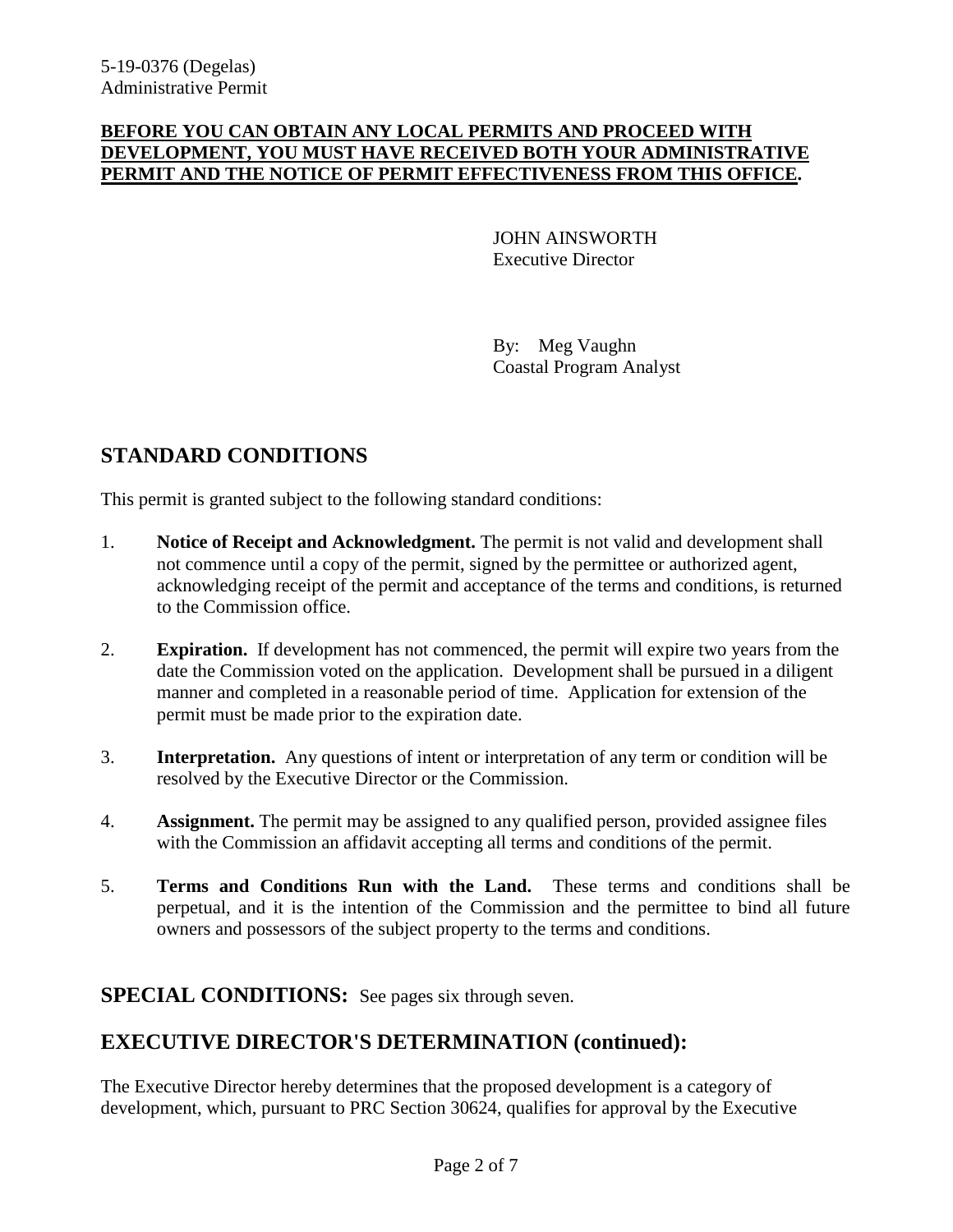Director through the issuance of an Administrative Permit. Subject to Standard and Special Conditions as attached, said development is in conformity with the provisions of Chapter 3 of the Coastal Act of 1976 and will not have any significant impacts on the environment within the meaning of the California Environmental Quality Act. If located between the nearest public road and the sea, this development is in conformity with the public access and public recreation policies of Chapter 3.

## **FINDINGS FOR EXECUTIVE DIRECTOR'S DETERMINATION**

#### **A. PROJECT DESCRIPTION**

The applicant proposes to demolish the existing cantilevered deck and construct a 76-foot long concrete deck that cantilevers 5 feet beyond the bulkhead. The proposed deck includes a railing along the perimeter of the deck that ranges in height from 42-inches to 84-inches. The height of the railing varies because the design is an undulating, curvilinear form. The glass railing is proposed to be etched, frosted or clear glass with a UV-reflective glazing that is visible to birds, which will avoid adverse impacts to marine life in the form of bird strikes. The cantilevered deck will be set back more than 5 feet from the extension of each of the side property lines. The project plans are attached as **Exhibit 2**. The subject site is associated with a residentially zoned, harbor front lot at 3632 Venture Dr., in Huntington Harbour in the City of Huntington Beach (**Exhibit 1**).

The proposed deck drainage will be directed away from harbor waters and toward the lot and area drains connected to an on-site bio-filter. In addition, as proposed by the applicant, soaps, paints, detergents or any products containing ammonia, sodium hypochlorite, chlorinated solvents, petroleum distillates or lye will not be used on the deck, and so will not be allowed to drain into the harbor waters. All the construction activities are proposed to occur from the landward side of the bulkhead with the exception of temporary brackets that will support the forms for the proposed concrete cantilevered deck. This will be accomplished by drilling holes to secure temporary anchors to hole the form in place off of a barge. Any dust from this activity is proposed to be collected with a vacuum and at no time will any debris be allowed to fall into the water. No harbor bottom disturbing activities will occur during this operation. Additionally, all standard BMPs (best management practices) will be practiced during deck construction. Additionally, **Special Condition 1** requires the applicant to incorporate water quality best management practices (BMPs) into the project during construction.

The subject site is located within the City of Huntington Beach, which has a certified Local Coastal Program (LCP). However, due to the project location seaward of the mean high tide line, the project is within an area of the Commission's retained permit jurisdiction. Nonetheless, the City's certified LCP may be used as guidance. The land use designation at the water portion of the site is Open Space – Water Recreation (OS – W) and zoned Open Space Water Recreation. The applicant's property (the land) is designated and zoned for residential use in the certified LCP. The proposed development is consistent with the City's certified LCP, specifically with Implementation Plan Chapter 213 Open Space District, which allows private cantilevered decks abutting residential uses, and with Chapter 210, which provides standards for cantilevered decks in Huntington Harbour in the Open Space Water Recreation zone. Moreover, Section 210.06(R)(2) of the IP allows: "*The maximum height for windscreens shall be seven feet above the finished surface of the deck at the bulkhead line*." The City of Huntington Beach reviewed the proposed plans and issued Approval-in-Concept dated 5/16/19. In this area of Huntington Harbour, the water area is owned and managed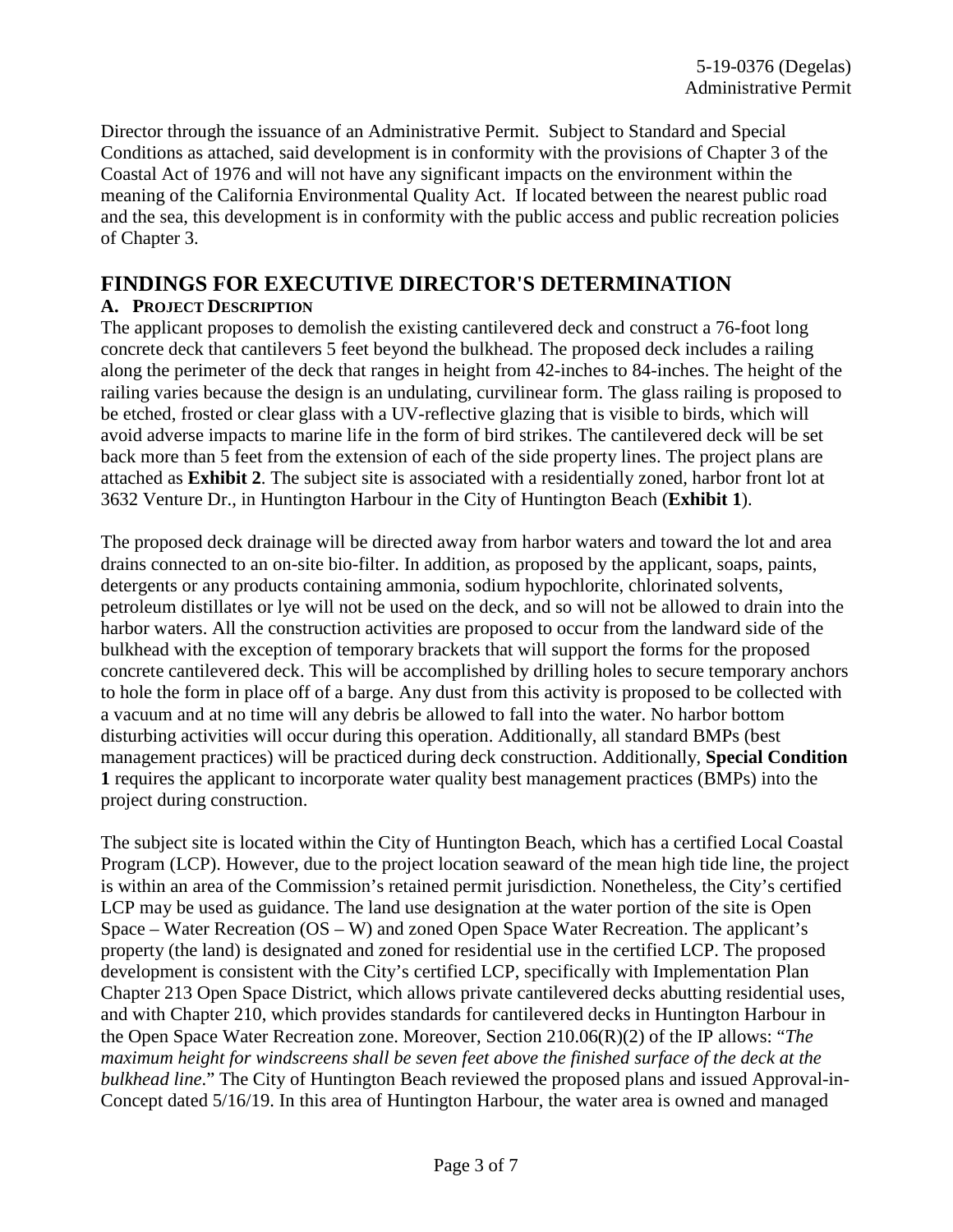by the California State Lands Commission (CSLC). The applicant has a valid lease from the CSLC for a ten year term, which runs through April 5, 2021. CSLC is aware of the proposed deck project.

Most of the Huntington Harbour water frontage is developed with single-family homes on lots supported by bulkheads, many of which have cantilevered decks and boat docks over public waters, including properties adjacent to the project site. The proposed deck is associated with the singlefamily residence on the applicant's property. The proposed deck is similar in function to the other cantilevered decks associated with residential development within Huntington Harbour. The proposed development is consistent with past Commission actions in the area.

Although cantilevered above the water, the proposed deck would preclude the general public from utilizing the public water area underneath the deck for recreation or navigational purposes. However, there is no sandy beach area along the bulkhead and a boat dock is present waterward of the area of the proposed cantilever; therefore, in this case, the construction of a deck cantilevered five feet beyond the bulkhead would not create a new impediment to shoreline public access as there is no opportunity for the public to walk or boat in the area immediately waterward the bulkhead at this site. The nearest public access in the area is along the public walkway that runs along the bulkhead on the western half of Trinidad Island (location of the subject site), which is approximately 1,000 feet west of the subject site. There is also a small public, harbor front beach park adjacent to Trinidad Lane at the entrance to the island. Public access to the harbor is also located at Sea Bridge Park, approximately one half mile west of the site.

The proposed development will not have any significant adverse impact on public access to the coast or to nearby recreational facilities. In this case, there is an existing significant pattern of development of 5-foot wide decks cantilevered over the bulkhead. Thus, the replacement of a cantilevered deck at this site and in this location would not be establishing a new pattern of development (nor create an adverse public access condition, as previously mentioned). Because development patterns or use of public Tidelands may change in the future, the Commission imposes **Special Condition 2** stating that the approval of a coastal development permit for the project does not waive any public rights or interest that exist or may exist on the property or on adjacent public waters.

The proposed deck will be cantilevered over the existing bulkhead. A Bulkhead Condition Report & Sea Level Rise Discussion (Report) was prepared for the proposed development by GeoSoils, Inc., dated July 25, 2019. The Report assessed the condition of the existing bulkhead and states:

*"The bulkhead is in good condition and is functioning as intended. There were no signs of any movement, or visible scour at the mudline. The weep holes are functioning. There were some small vertical shrinkage cracks in the concrete face which is typical. The small cracks do not impact the performance of the bulkhead. The construction joints are in good condition. The bulkhead face is level and continuous with the bulkheads fronting the adjacent properties (no rotation)."*

The Report further states:

*"For the likely COPC SLR estimate range (high emmissions) the bulkhead/deck is safe from flooding until after the year 2090. For SLR greater than 2.9 feet the height of the*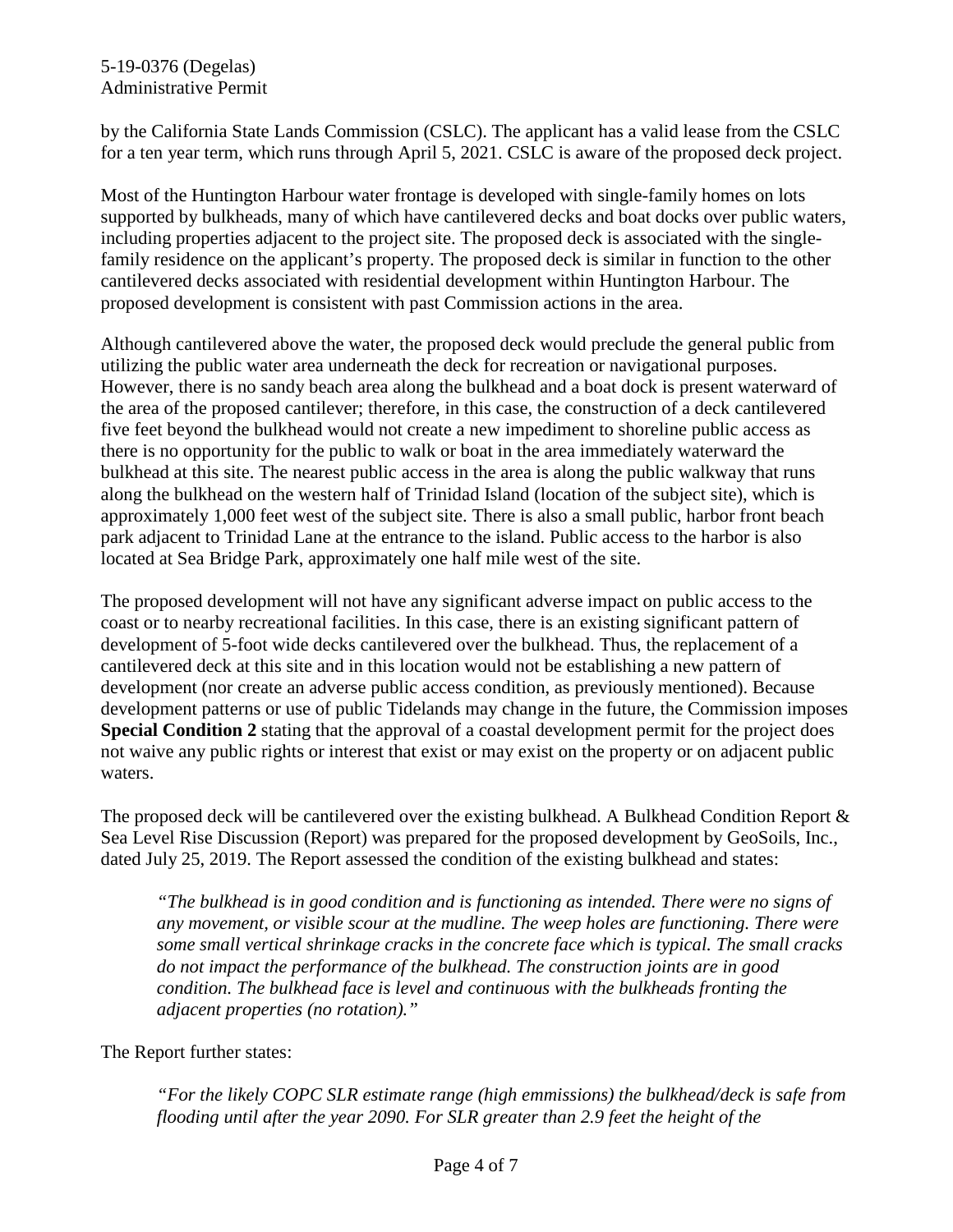*bulkhead/deck will need to be increased. For the 0.5% SLR case this may occur in about the year 2070. This is about 50 years from today and may be at the end of the useful life of the deck."*

The Report also states:

"*The proposed deck/bulkhead can be adapted to respond to sea level rise. The height of the bulkhead can be extended vertically. Such an extension would not require additional harbor channel encroachment. Based upon the low emissions range of the 67% probability SLR projection, the bulkhead/deck will be safe from flooding until the year +/-2100. The existing bulkhead can structurally accommodate an increase in height. Extension is considered a viable means of mitigating SLR and harbor water impacts to the Huntington Harbor bulkheads and residences. An additional +/- 2.08 feet of height, to about elevation +12.0 feet NAVD88, can be added to the deck/bulkhead, which would protect against the 0.5% probability SLR flood risk past the year 2095. Such an adaptation would not result in additional bay-ward encroachment since it could be added directly on top of the existing deck/bulkhead.*"

Thus, the proposed development will not adversely affect the condition of the bulkhead, will not prevent repairs to the bulkhead in the future, and will not prevent sea level rise adaptation measures which the City may implement along and atop the bulkhead.

### **B. PUBLIC ACCESS**

As conditioned, the proposed development will not have any new adverse impact on public access to the coast or to nearby recreational facilities. Thus, as conditioned, the proposed development conforms with Sections 30210 through 30214, Sections 30220 through 30224, and 30252 of the Coastal Act.

## **C. RECREATION**

The proposed development, as conditioned, does not interfere with public recreational use of coastal resources. The proposed development, as conditioned, protects coastal areas suited for recreational activities. Therefore, the Commission finds that the proposed development, as conditioned, is in conformity with Sections 30210 through 30214 and Sections 30220 through 30223 of the Coastal Act regarding the promotion of public recreational opportunities.

## **D. WATER QUALITY**

The proposed work will be occurring on, within, or adjacent to coastal waters. The storage or placement of construction material, debris, or waste in a location where it could be discharged into coastal waters would result in an adverse effect on the marine environment. To reduce the potential for construction related impacts on water quality, the Commission imposes special conditions requiring, but not limited to, the appropriate storage and handling of construction equipment and materials to minimize the potential of pollutants to enter coastal waters. To reduce the potential for post-construction impacts to water quality the Commission requires the continued use and maintenance of post construction Best Management Practices. As conditioned, the Commission finds that the development conforms to Sections 30230 and 30231 of the Coastal Act.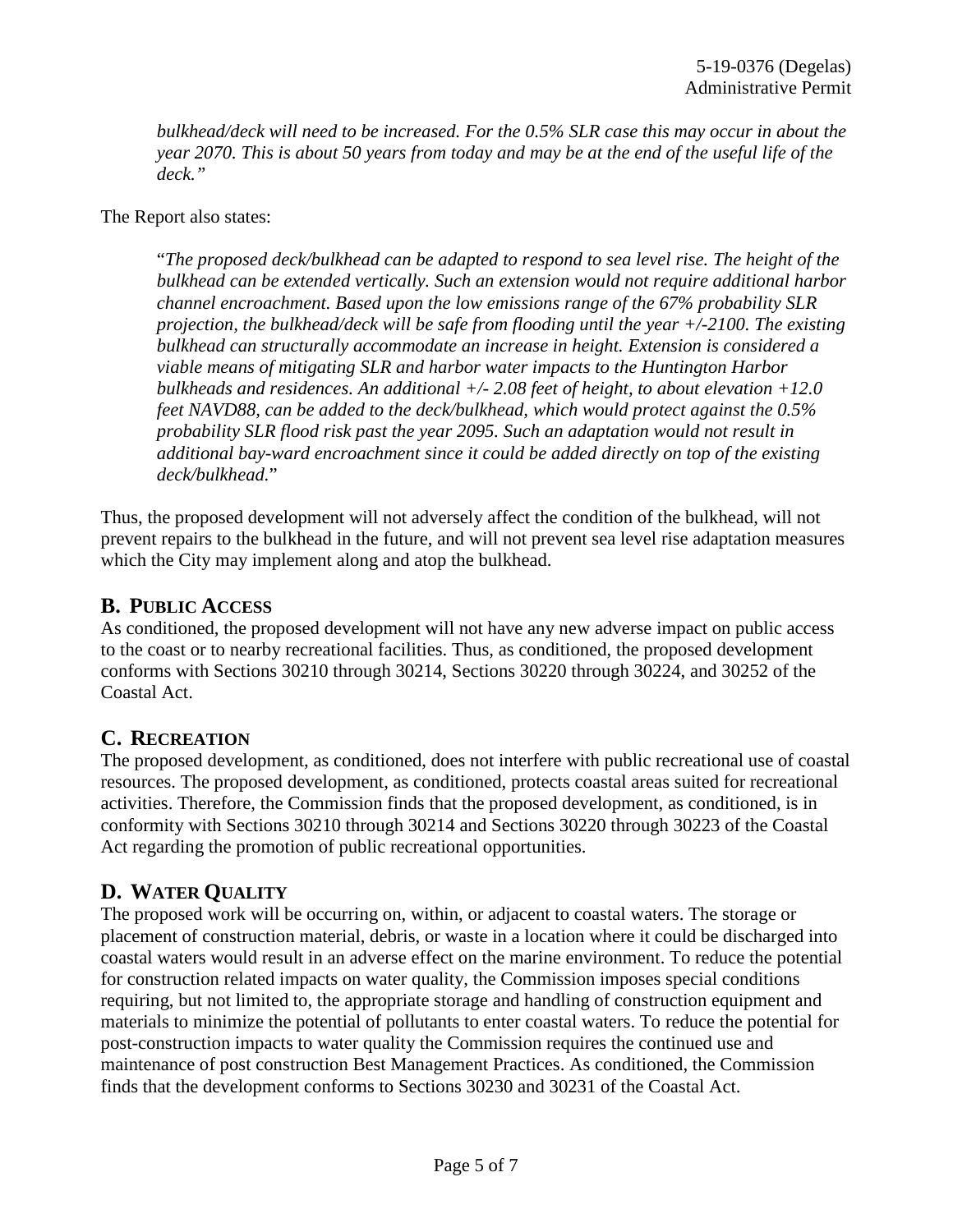## **E. LOCAL COASTAL PROGRAM**

An LCP for the City of Huntington Beach was effectively certified in March 1985. However, the proposed development is occurring within an area of the Commission's original permit jurisdiction, due to the project location seaward of the mean high tide line. Consequently, the standard of review is the Coastal Act and the City's LCP may be used as guidance. As conditioned, the proposed development is consistent with Chapter 3 policies of the Coastal Act and with the certified LCP for the area.

## **F. CALIFORNIA ENVIRONMENTAL QUALITY ACT (CEQA)**

The City of Huntington Beach is the lead agency responsible for CEQA review. The City determined that the project qualifies for a CEQA exemption pursuant to Section 15303. Typically projects are exempt from CEQA pursuant to section 15303 when they consist of construction of limited numbers of new, small facilities or structures. As conditioned, there are no additional feasible alternatives or additional feasible mitigation measures available which will substantially lessen any significant adverse impact the activity would have on the environment. Therefore, the Commission finds that the proposed project, as conditioned to mitigate the identified possible impacts, is consistent with CEQA and the policies of the Coastal Act.

# **SPECIAL CONDITIONS:**

This permit is granted subject to the following special conditions:

#### **1. Water Quality**

#### **A. Construction Responsibilities and Debris Removal**

- (1) No demolition or construction materials, equipment, debris, or waste shall be placed or stored where it may enter sensitive habitat, receiving waters or a storm drain, or be subject to wave, wind, rain or tidal erosion and dispersion;
- (2) Any and all debris resulting from demolition or construction activities, and any remaining construction material, shall be removed from the project site within 24 hours of completion of the project;
- (3) Demolition or construction debris and sediment shall be removed from work areas each day that demolition or construction occurs to prevent the accumulation of sediment and other debris that may be discharged into coastal waters;
- (4) Machinery or construction materials not essential for project improvements will not be allowed at any time in the intertidal zone;
- (5) If turbid conditions are generated during construction a silt curtain will be utilized to control turbidity;
- (6) Floating booms will be used to contain debris discharged into coastal waters and any debris discharged will be removed as soon as possible but no later than the end of each day;
- (7) Non buoyant debris discharged into coastal waters will be recovered by divers as soon as possible after loss;
- (8) All trash and debris shall be disposed in the proper trash and recycling receptacles at the end of every construction day;
- (9) The applicant shall provide adequate disposal facilities for solid waste, including excess concrete, produced during demolition or construction;